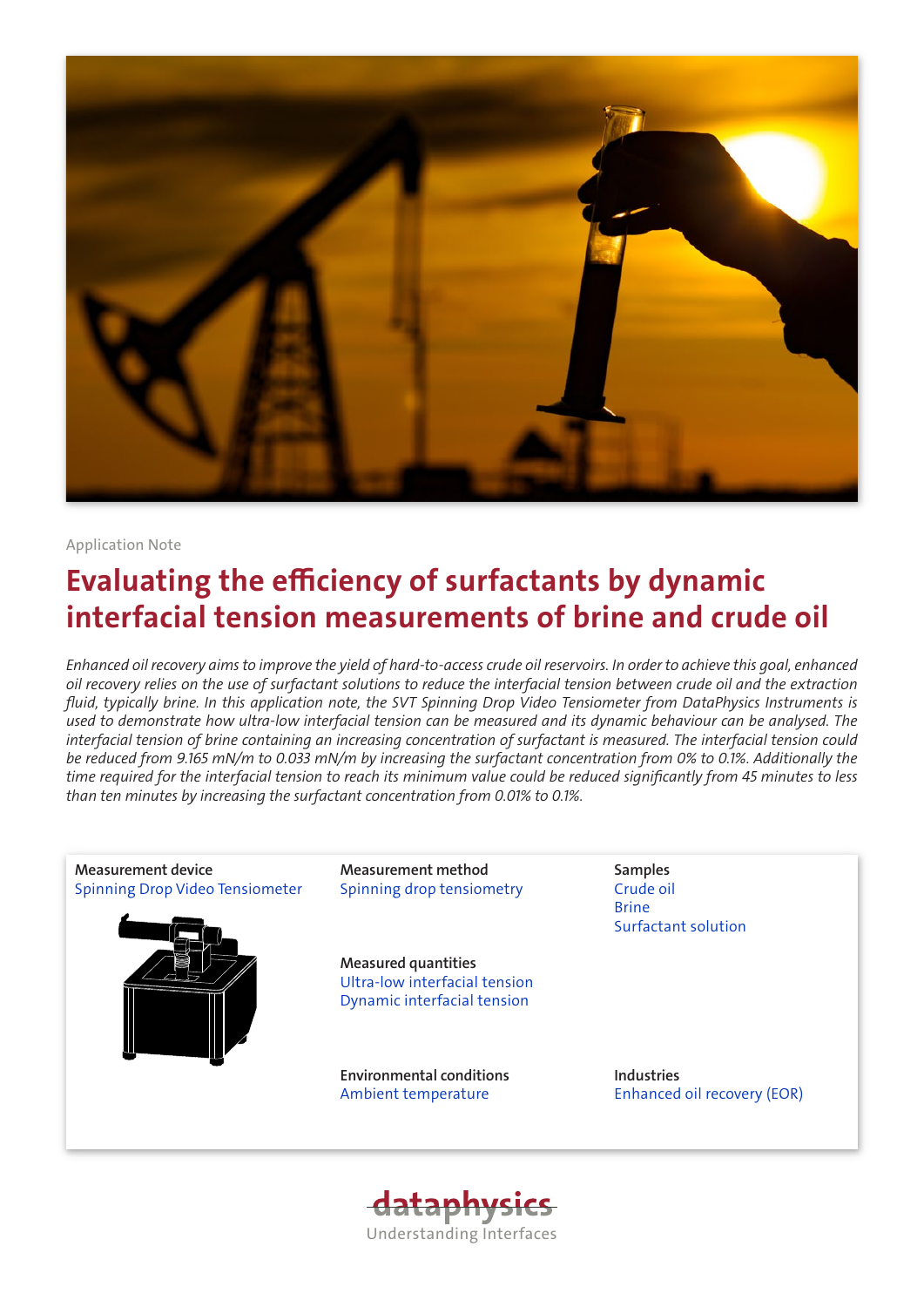

Fig. 1: Research laboratories around the globe are looking into more effective ways to recover oil from hard-to-access reservoirs for example by using surfactant solutions.

## Background

Crude oil needs to be extracted from increasingly hard to access reservoirs. Typically, crude oil is bound to the rock matrix inside the reservoir. Enhanced oil recovery (EOR) uses various advanced techniques to increase the efficiency of the crude oil recovery process.

One of these techniques is the use of surfactant solutions<sup>[1]</sup>. A mixture of brine and surfactant is pumped into the reservoir. For the crude oil to form a stable mixture with the brine, the interfacial tension between the two liquids has to be extremely low. The surfactant lowers the interfacial tension between brine and crude oil.

Additional factors, which influence the stability of the oil-brine-emulsion, are the temperature, pH-value, salinity, and pressure in the reservoir.

The interfacial tension between brine and oil does not decrease instantaneously to its minimum when the surfactant is added, since it takes time for the surfactant in the solution to migrate to the interface<sup>[2]</sup>. A fast decrease in interfacial tension is beneficial to higher throughput rates.

In the following, the dynamic interfacial tension of crude oil and brine will be measured with different surfactant concentrations using a Spinning Drop Video Tensiometer SVT 25 from DataPhysics instruments.

### Technique and Method

The Spinning Drop Video Tensiometers of the SVT series (as shown in [Fig. 2](#page-1-0)) are special-purpose optical instruments for measuring extremely low interfacial tensions down to 10-6 mN/m as well as interfacial rheological properties. This technique offers unrivalled possibilities for the analysis of surfactant effectiveness in the development of emulsions and in enhanced oil recovery.

The method is based on the optical contour analysis of a drop. As shown in [Fig. 3,](#page-1-1) a liquid drop is placed inside



<span id="page-1-1"></span>of a rotating capillary filled with another, denser liquid. Due to the rotation of the capillary, the centrifugal force pushes the denser liquid surrounding the drop outwards, while the less dense drop gets pushed towards the rotational axis. The drop is deformed cylindrically and its interfacial area increases. The interfacial tension counteracts this area increase and thus can be determined by analysing the equilibrium drop shape that establishes itself at a rotation with constant angular velocity.

With the SVT software the interfacial tension between the liquids can be measured automatically The system can determinate low to ultra-low interfacial tensions and can map timeand temperature- dependent changes in the interfacial tension as well as interfacial rheological properties.



<span id="page-1-0"></span>Fig. 2: The Spinning Drop Video Tensiometer SVT 25 from DataPhysics Instruments is designed for the measurement of ultra-low interfacial tensions.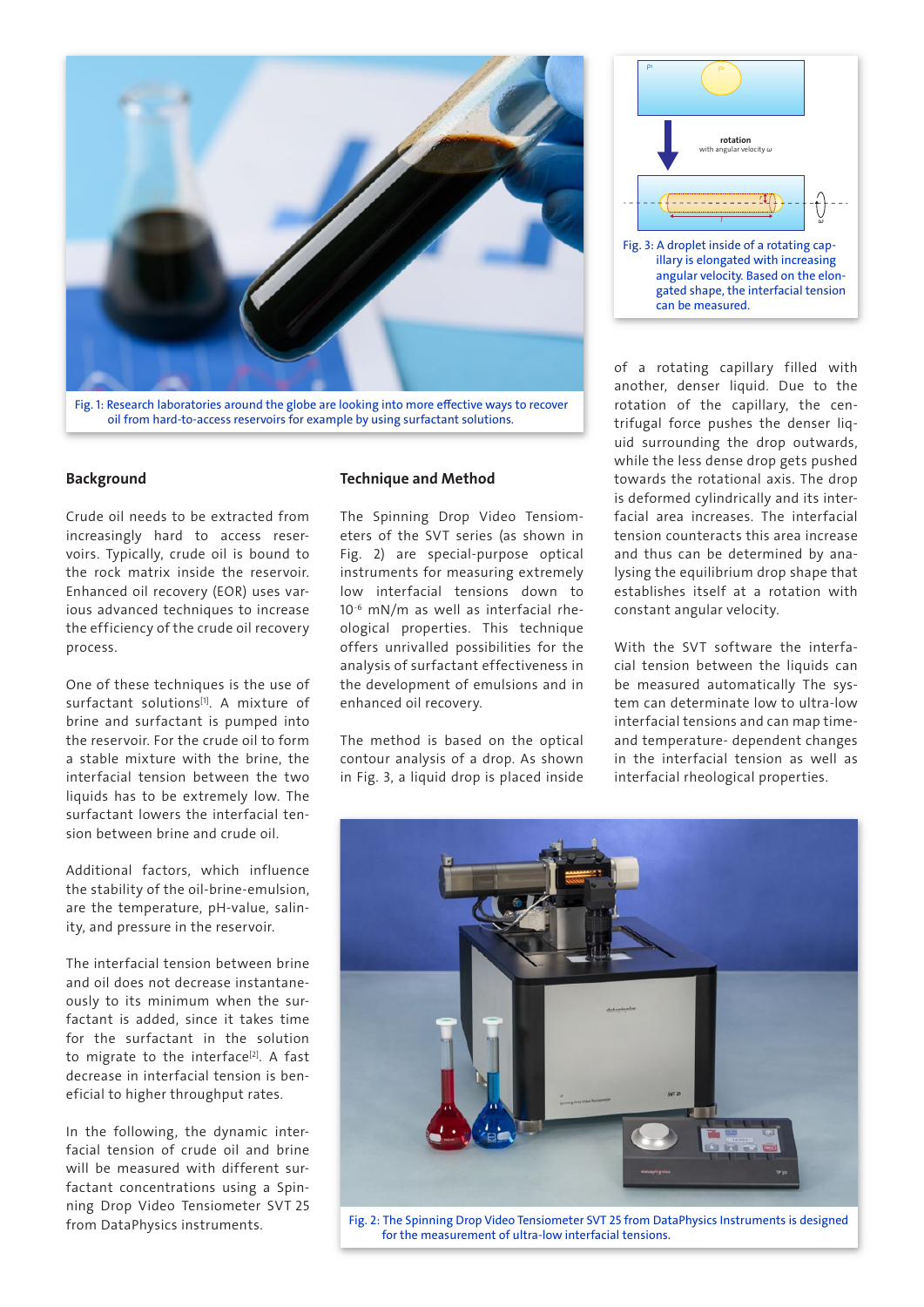

## Experiment

The interfacial tension between surfactant-containing brine and crude oil was studied with an SVT 25. The brine was prepared with deionized water, NaCl at 427 mM, MgCl<sub>2</sub> at 55 mM, and Na<sub>2</sub>SO<sub>4</sub> at 27 mM. Surfactant solutions with different concentrations of the surfactant (0.1%, 0.01%, 0.002%) were prepared by adding the surfactant to the brine.

For each measurement, the surfactant solution, in this case the denser liquid. was filled in a glass capillary first. While filling the glass capillary, it is important to make sure that there are no air bubbles in the system. To facilitate the injection of the drop with lesser density (here: crude oil), DataPhysics Instruments developed a special cap for the capillary. Through a septum within the cap of the capillary, the liquid can be added using a syringe and needle. Notably, the volume of crude oil should not exceed a few µl. To ensure a high reproducibility and precision, the volume of crude oil was kept at 1 µl for each measure-

ment in this study. After the glass capillary was prepared with the surfactant-brine-solution and crude oil, the capillary was mounted into the measurement cell using the fast-exchange capillary system of the SVT.

During the measurement, a suitable magnification was chosen to ensure

the drop was visible. With the automatic and software-controlled tilting of the measurement cell, the drop was held in a stationary position. In addition, the drop can be automatically held in the centre of the field of view, by automatic drop-shape-recognition and camera-movement to compensate for any remaining drift of the drop. Hence, long term measurements lasting several hours or even days are possible.

The rotational speed of the capillary was chosen to be so high, that the influence of the buoyant force on the shape of the drop was negligible. By knowing the rotational speed and liquid-specific data like density and refractive index, the interfacial tension can be automatically calculated by the SVT software.

## Results & Discussion

[Fig. 5](#page-2-0) shows the interfacial tension as a function of surfactant concentration. Without any surfactant, the interfacial tension between brine and crude oil is 9.165 ± 0.092 mN/m. With a surfactant concentration of 0.002%, the interfacial tension decreases to 3.273 ± 0.068 mN/m. Increasing the surfactant concentration to 0.01% led to a interfacial tension of  $0.044 \pm .002$  mN/m. Further increasing the surfactant concentration to 0.1% resulted in just a slightly lower interfacial tension between brine and crude oil, namely 0.033 ± .001 mN/m.



<span id="page-2-0"></span>interfacial tension only decreases slightly.